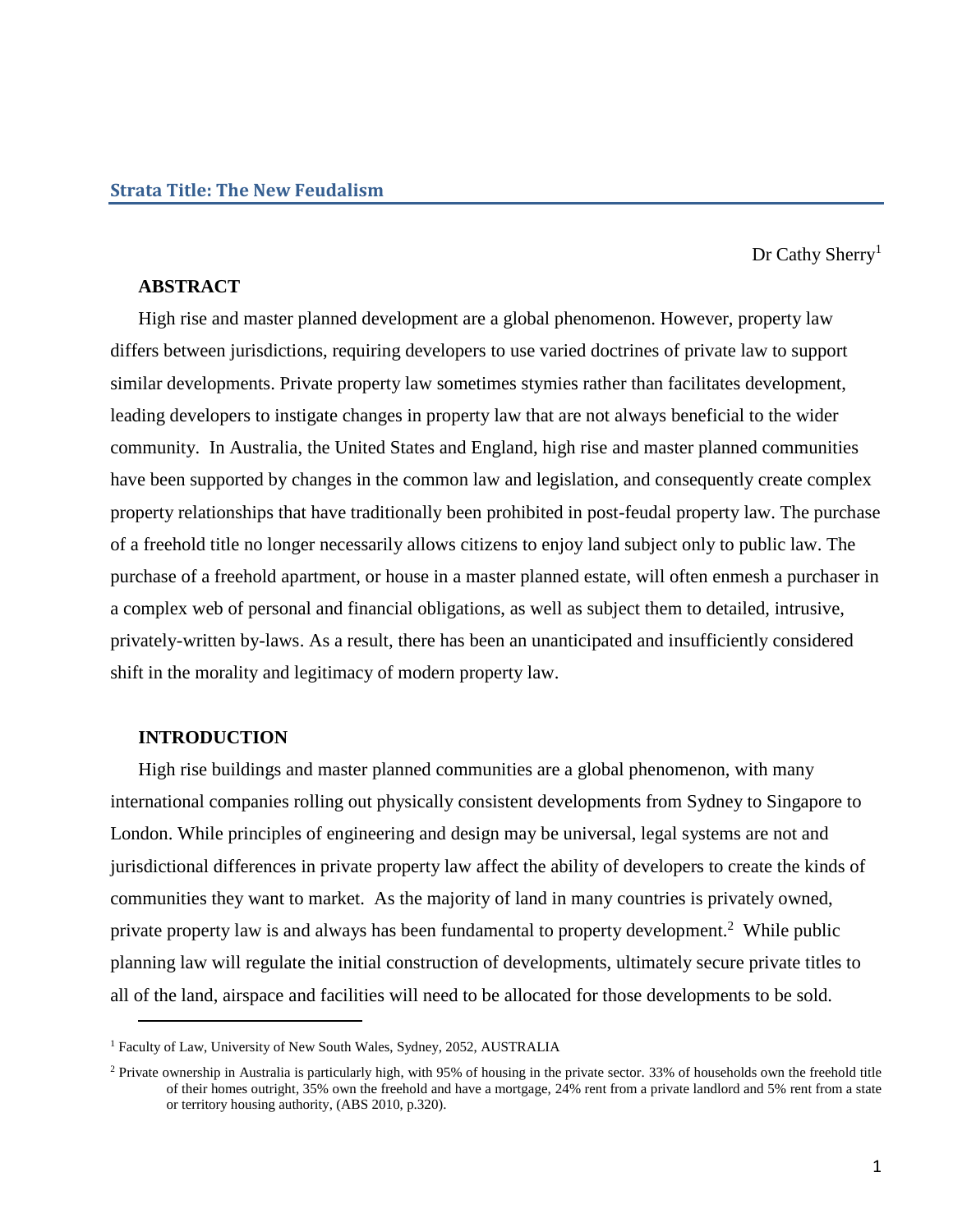Further, private property law will regulate the on-going rights and responsibilities of successive multiple titleholders of individually- and collectively-owned space.

Property law is not always amendable to the aims of urban planners, architects, designers or property developers. Consequently, developers and their lawyers been instrumental in instigating changes to property law to facilitate development. In the past, these changes were most likely to come through the evolution of the common law; today, they are likely to come from the legislature. Either way, the consequences of these changes are not simply that they make developer's lives easier and more profitable. As developers are building the places in which large sections of a community will work and live, these changes have implications for us all. The purpose of the paper is to look at the ways in which changes to property law which facilitate the kinds of developments developers would like to market, have a largely unanticipated, far-reaching effect on our community.

### **The importance of property theory**

Property law does not fall out of the sky. It is made by people in order to regulate access to the limited and essential resource that is land. Most property theorists agree, there is no 'inevitable content' to property law, (Dagon 2008, p.814). Property is a contested concept, and we argue for what is in and what is out of protected property rights, (Alexander et al 2008).

Property theorists also agree that the property rules we chose help to construct our social and political system and that as a result, we must be attentive to the systemic effects of exercising property rights, (Singer 2008, pp.1049-50). As Singer says, the 'mix of entitlements and obligations we can legitimately claim depends on the kinds of human relationships we can defend, nothing more and nothing less', (Singer 2000, pp.215-6). Dagon reasonably asserts that the test of the legitimacy of private property law is whether the rights it creates amount to 'justificatory practice' determined by reference to social values, (Dagon 2008, pp.814-5). A number of property theorists have rightly insisted that whether scholars, lawyers or the public acknowledge this, property law always has a connection to basic morality, (Merrill and Smith 2007). Rose describes the 'second-best morality' of property, (the compromise position of most property rights), noting that property 'does not presume saintliness, but it also is not made for total sinners: she is neither the girl next door nor the woman in red', (Rose 2007, 1900).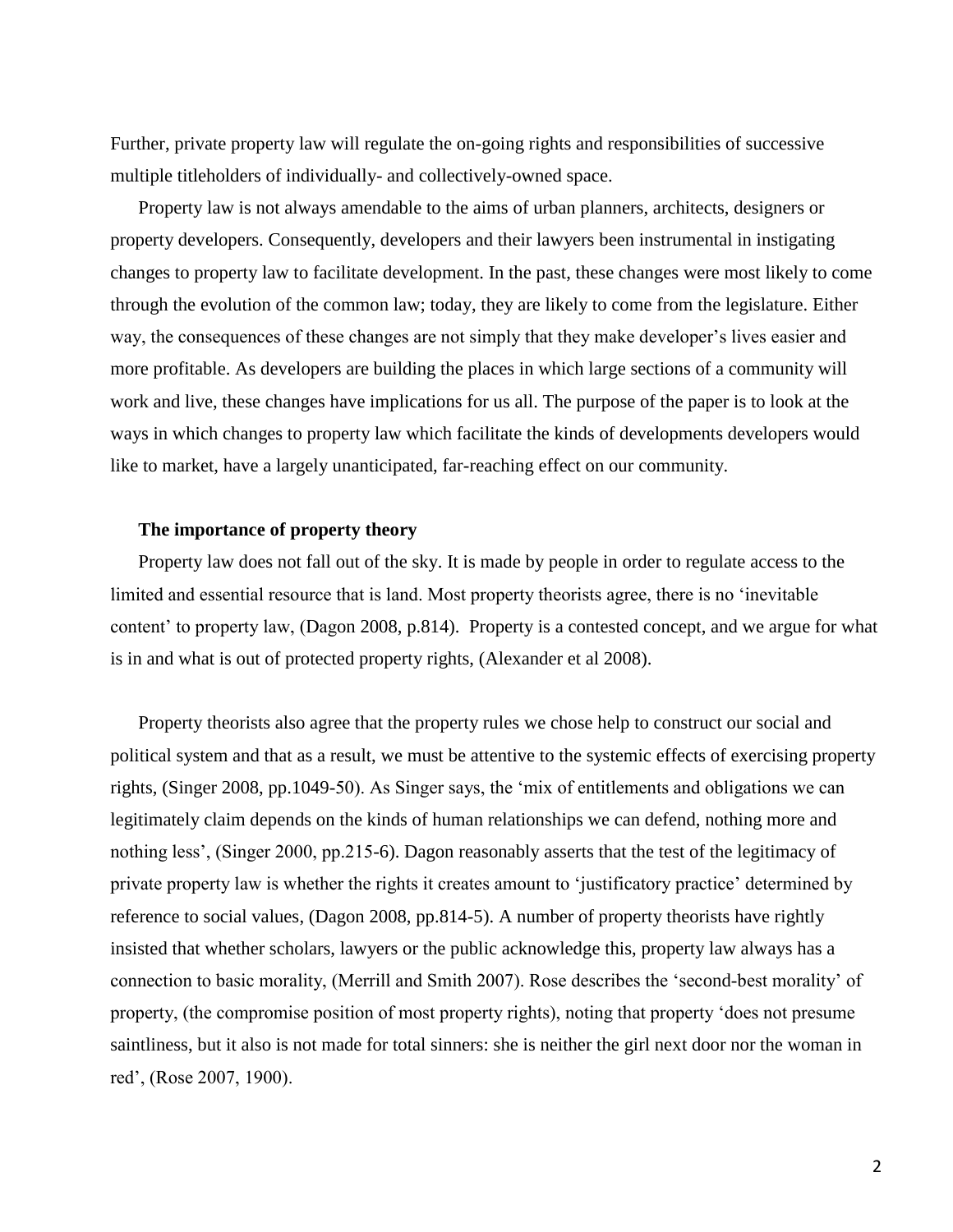Perhaps the best illustration of the way in which private property law reflects a community's morality and helps to construct its social and political system is the endemic use of racially restrictive covenants in American suburban development in the twentieth century. Covenants are a pertinent example, because as will be explained below, they have always been an essential tool for property developers.

In 1917 the United States Supreme Court in *Buchanan v Warley* 245 US 60 (1917) ruled that it was unconstitutional for municipalities to racially segregate housing through zoning laws. In response, property lawyers began to do privately what local municipalities had previously done for them. They attached restrictions to freehold land that prohibited the land being bought or occupied by anyone who was not Caucasian, (Kushner 1979). On a micro level, these covenants were simply voluntary contractual agreements between an original vendor and purchaser that the purchaser would agree to his or her land being permanently bound by this restriction. Each subsequent purchaser also impliedly agreed to the restriction by voluntarily buying the land. The theory underlying the law's enforcement of all freehold covenants is that rational individuals negotiate agreements that maximise the economic value of their land, (Epstein 1981). If it transpires they are wrong about the wealth-maximising effect of a covenant, it is they who will suffer. Racially restrictive covenants were taken up enthusiastically by the US real estate industry and even the Federal Housing Authority, (McKenzie 1994, p.65). They were finally outlawed by the Supreme Court in 1948 in *Shelley v Kraemer* 334 U.S. 1.

It should be obvious that racially restrictive covenants were not simply the exercise of a private property right, but multiplied millions of times across time and space, the creation of a system of residential apartheid. The covenants did not simply affect the parties to the transactions, but obviously affected those outside the transactions, who were excluded from land, radically reducing their housing choice and deeply affronting their dignity. Racially restrictive covenants have also had an enduring effect on American suburbs and society; for example, the United States continues to struggle with the problem of racially segregated schooling, which has its genesis in neighbourhoods segregated by the operation of private property law, (Asher 1979; Kozol 2005).

Racially restrictive covenants remind us that property doctrines are not the manifestation of incomprehensible technicality, whose rationale is lost in the mists of time; property law constructs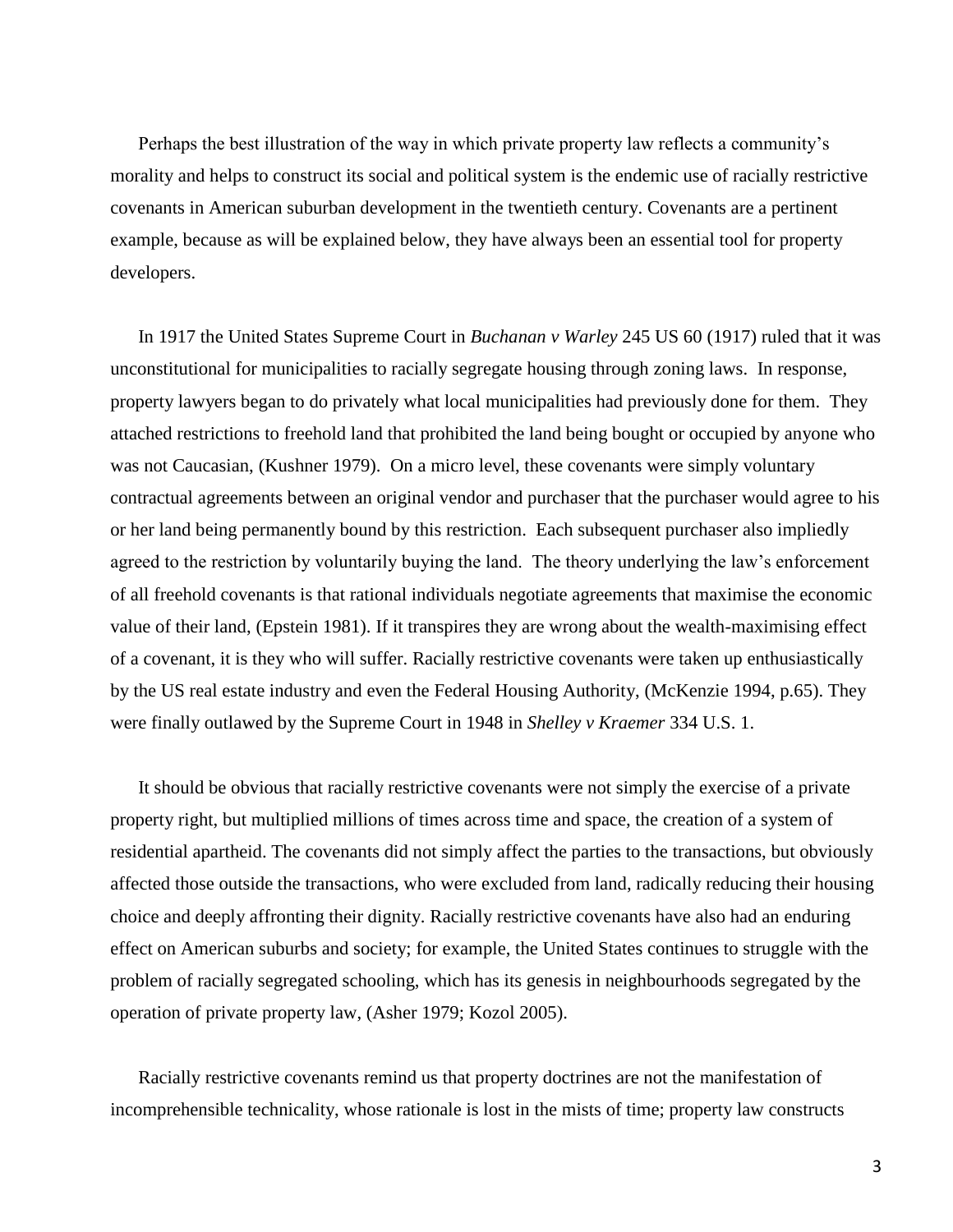social, political and economic relations between people with respect to the limited and essential resource that is land.

#### **Post-feudal property law in common law systems**

Racially restrictive covenants are an instance in which private property law went horribly wrong. However, aberrations aside, modern property law typically encapsulates, creates and strengthens many of the essential values of modern democratic society, (Singer 2008). Core values which include personal freedom and privacy, frequently enjoyed in the home.

Modern property law does not do this by accident. It is the result of centuries of effort on the part of judges, and later legislatures, to eradicate doctrines of feudal property law that limited personal freedom and served the values of feudal society, (Simpson 1986). The Statute of *Quia Emptores* 1290, the simplified estates system without fees tail, the rule against perpetuities and the *numerus clausus* principle (Merrill and Smith 2000) all help to construct standardized, simplified property rights, free from non-possessory owner control. Heller calls them 'boundary rules'; modern legal doctrines that separate property categories and 'keep resources well-scaled for productive use', (Heller 1998, p.1166). Unlike contract law which allows parties considerable freedom to dream up almost any bargain they please, property law is very restrictive, particularly in relation to the fee simple. Parties cannot create novel fees simple,<sup>3</sup> and they are limited in their ability to control a fee simple through time. Ironically, it is these limitations which create the freedom we enjoy in modern land ownership. When we inherit or more likely purchase land, in many common law jurisdictions it will be a fee simple, which subject to public law, we are free to live and work on as we please…with the exception of limiting the freedom of our successors in title.

In the centuries that property law strove to eradicate controlling doctrines of feudal land law, one anomaly emerged, the freehold covenant. In Anglo-Australian law, freehold covenants have their genesis in *Tulk v Moxhay* (1848) 2 Ph 774; 41 ER 1143, in which Lord Cottenham decided that a fee simple purchaser was bound by the contractual agreement of a predecessor in title because he was aware of the agreement. Realizing the disastrous consequences of this decision, courts swiftly back-

 $\overline{\phantom{a}}$ 

<sup>3</sup> *Keppell v Bailey* (1834) 2 My & K 517; *Hill v Tupper* (1863) 2 H & C 121; (1863) 159 ER 51.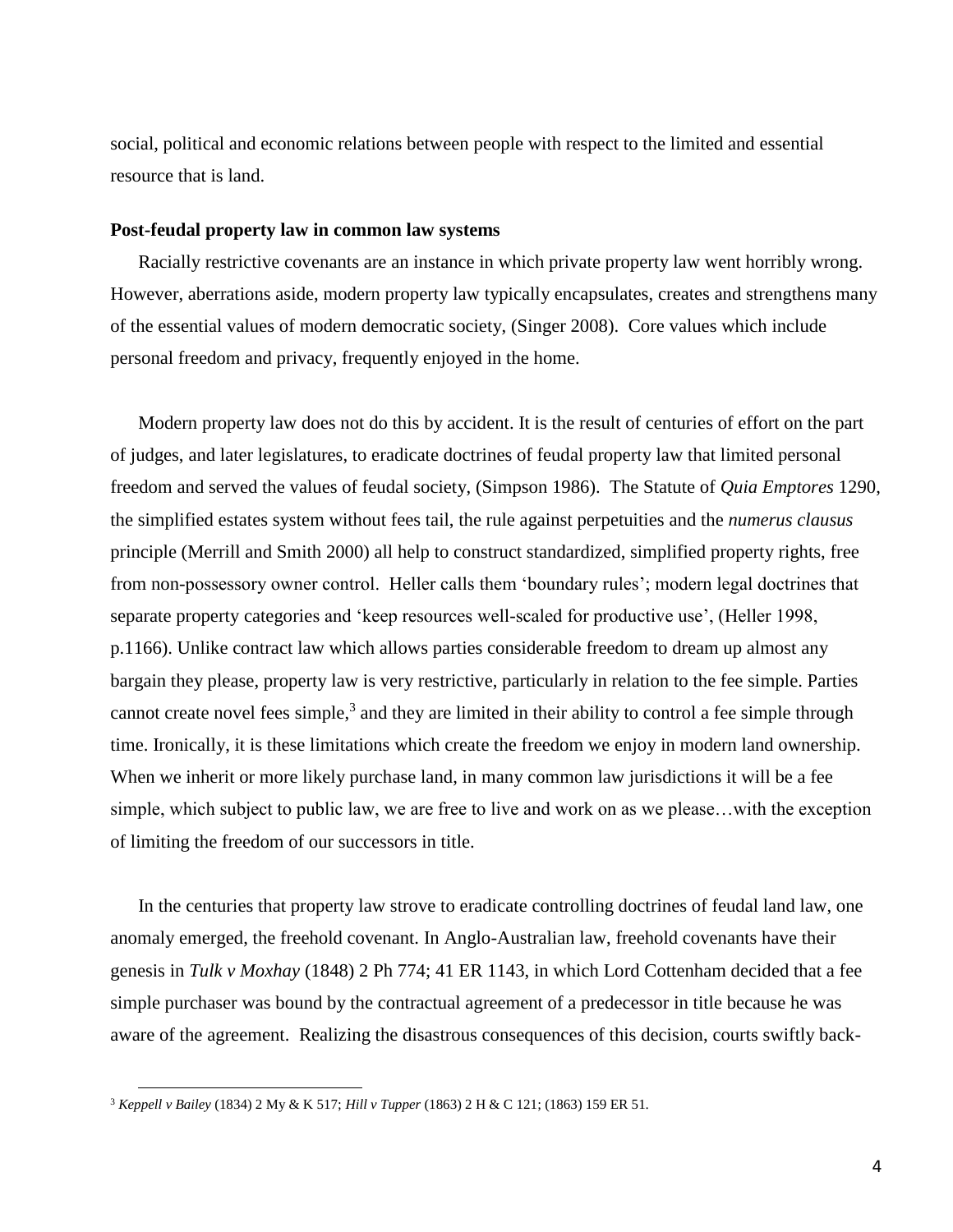tracked, limiting covenants to those that benefit land, not a business or person,<sup>4</sup> and most significantly, covenants that only include restrictions, not positive obligations.<sup>5</sup>

In the United States freehold covenants have an alternative genesis and more wide-reaching effect. In an act of judicial creativity that even outstripped Lord Cottenham, in an 1852 commentary on *Spencer's Case,* Judge Hare anomalously decided that privity of estate existed in the grantor/grantee relationship, not merely the landlord/tenant relationship, as was and still is the case in Anglo-Australian law, (Reichman 1981). As a result, in America, a covenant by a fee simple purchaser to perform positive obligations, (for example, to pay money), will run with the land so long as the obligations 'touch and concern' the land. These covenants are known as 'real covenants' and along with the later adopted *Tulk v Moxhay* equitable restrictive covenants and easements, make up the US concept of 'servitudes'.

The law in relation to freehold covenants in England, Australia and the United States is notoriously complex. This is a direct result of judicial ambivalence; it is not clear that covenants' benefits outweighed their detriments. Unlike leasehold covenants which eventually come to an end, freehold covenants, like the fee simple to which they are attached, theoretically go on forever, operating as a form of 'dead-hand control', something modern property law has striven hard to eradicate. If covenants apply to wide swathes of land, they operate as a system of private legislation, regulating the use of land and behavior of large numbers of people, in the present and future. With the stroke of a lawyer's pen, covenants hobble the freest, most fulsome interest in land, the fee simple, with a myriad of restrictions, and in the United States, positive obligations, potentially compromising the social and economic value of land. As Reichman noted, freehold covenants, in particular positive covenants, threaten to undo centuries of hard work, creating the possibility of 'modern variations of feudal serfdom', (Reichman 1981, p.1233).

### **Freehold covenants and global property development**

 $\overline{\phantom{a}}$ 

<sup>4</sup> Outside statute, a covenant cannot exist in gross: *London County Council v Allen* [1914-15] All ER Rep 1008; [1914] 3 KB 642; *Clem Smith Nominees Pty Ltd v Farrelly* (1978) 20 SASR 227; *Tooth & Co Ltd v Barker* [1960] NSWR 51; (1960) 77 WN (NSW) 231.

<sup>5</sup> *Haywood v Brunswick Permanent Benefit Building Society* (1881) 8 QBD 403; *Austerberry v Corporation of Oldham* (1885) 29 Ch D 750 (CA); *Pirie v Registrar General* (1962) 109 CLR 619.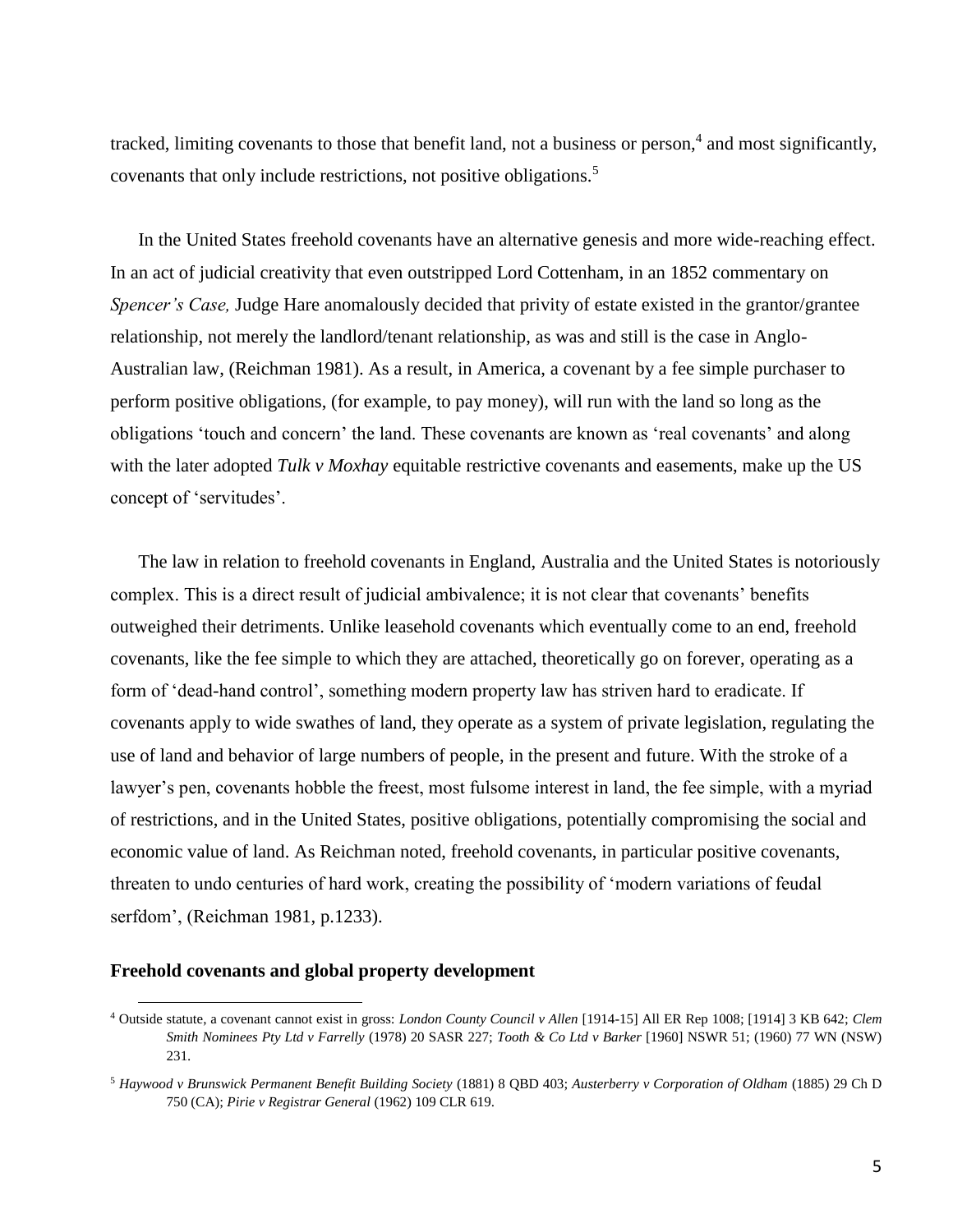Despite judges' ambivalence about freehold covenants, property developers have used them enthusiastically for over a century. This is because covenants allow residential developments to be privately planned and controlled, the promise of which aids marketing. However, in England and Australia, because freehold covenants can only *restrict* land use and not impose positive obligations, they have long presented a stumbling block for high rise development and master planned communities with shared facilities.

High rise buildings *must* have common areas (foyers, lifts, carparks) which require money to be maintained. Master planned estates *may* have common areas and facilities (tennis courts, swimming pools, parks, lakes, woodland), which also require money to be maintained. If those high rise buildings or master planned estates are divided into individual *freehold* titles it is impossible to impose on-going obligations to pay maintenance money for common areas on individual owners using orthodox English and Australian property law. That is why although it has always be possible to have 'flying freeholds' (fee simple ownership of sections of a building) in English and Australian law, they were rarely used for apartment development (Clarke 1995, p.487).

When the opportunity to make money out of apartment construction was first presented in Australia at the turn of the twentieth century, developers borrowed the concept of 'co-operatives' from the United States to overcome the impossibility of imposing maintenance obligations on freehold owners. With co-operative or 'company title', purchasers do not own land, but rather shares in a company that owns the land. Maintenance obligations are imposed on the company via the articles of association.

In England, leasehold title avoided the problem of positive obligations on freehold title, and was always used for apartments in preference to flying freeholds; despite the enactment of commonhold legislation, leasehold continues to be used to this day, (Brown 2013). This is because, unlike the United States and Australia, England has a long and accepted tradition of leasehold tenure, not only for apartments but as a means of private residential planning. Over the centuries, the English aristocracy and land-owning institutions used long-term leasehold to develop their land, turning London and other British cities from meadows and swamps into dense, residential centres. 'Building leases' mandated building materials and styles, set-backs, central garden squares, and hydraulic infrastructure,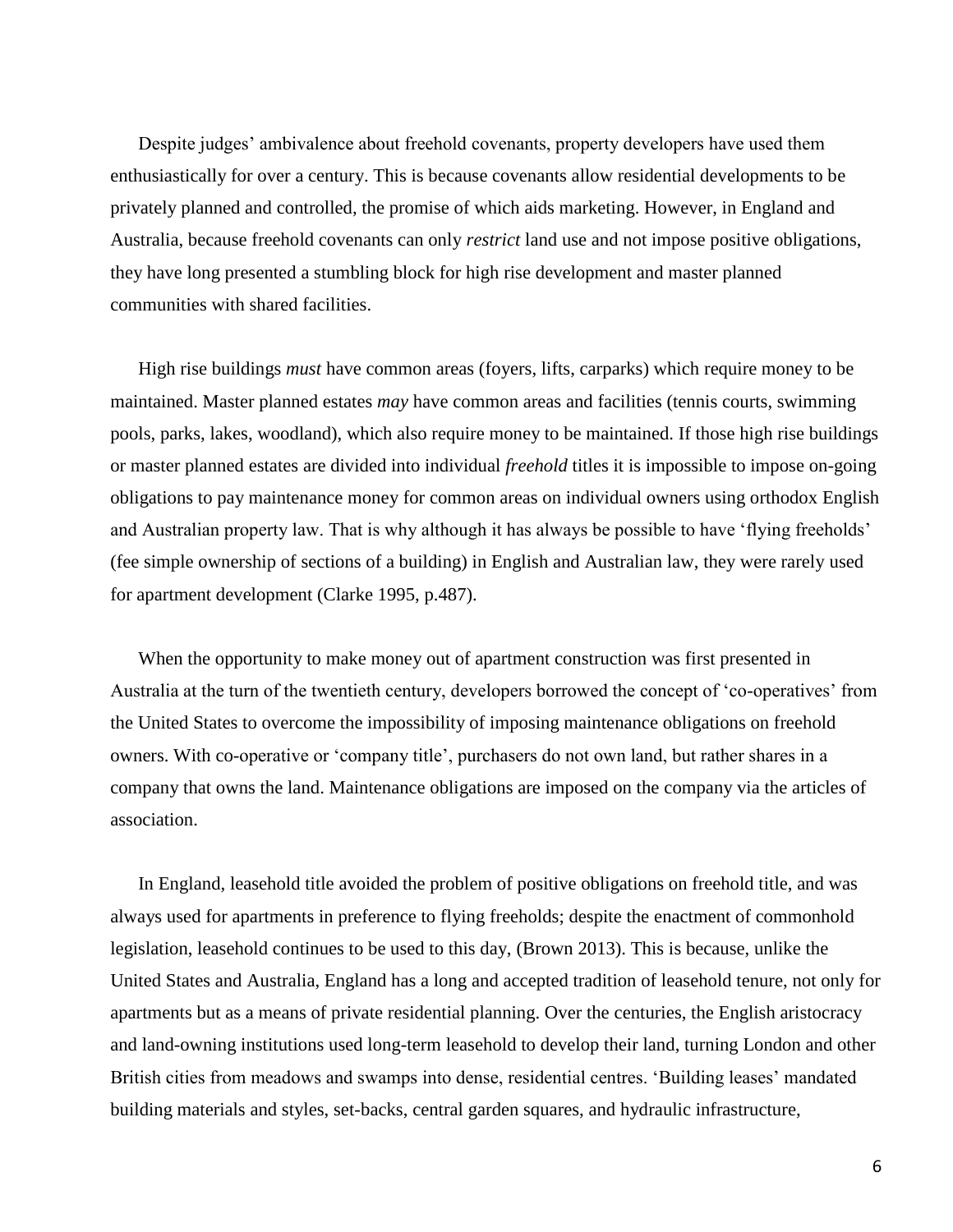theoretically ensuring a high standard of initial construction. Subsequent 99-year leases were used to control the social make-up of neighbourhoods, maintain their residential character, and preventing further subdivision, (Summerson 1978; Cruickshank and Burton 1990; Dyos 1961; Olsen 1964). Leasehold tenure was the legal tool Ebenezer Howard envisaged would create his Garden City (Howard 1905). A group of trustees would own the freehold title to the land, granting residents and businesses leasehold interests. The Garden City ideals would be implemented through the terms of the trust and the leasehold covenants. Leasehold is used for modern UK gated communities, (Blandy and Lister 2005). One of the advantages of leases for planning purposes is that their covenants can contain a wide range of restrictions and positive obligations, and so long as they 'touch and concern' the land, they will be enforceable against successors in title.

Marking the early stages of globally homogenized property development, Ebenezer Howard's ideas were very popular in both Australia (Freestone 1989) and the United States, (McKenzie 1994); however the legal structure he relied on was not. Long-term leasehold was politically unpalatable in the New World, as it smacked of an oppressive aristocracy and the land insecurity from which so many immigrants had fled, (Davison 1993, p.65; McKenzie 1994, p.8). If Howard's planning ideals were going to be implemented by planners and private property developers in the antipodes, alternative legal means would need to be found.

Australia initially compromised by using restrictive covenants. These could not mandate obligations to pay money and consequently could only be used for relatively minimalist master planning. Building materials could be restricted to brick and tile, subdivision and multi-stories were prohibited, but open space had to be publicly owned and maintained. For most of the twentieth century, this limited collectively-enjoyed facilities in suburban development to public parks, sports fields and bushland. The enforcement of restrictive covenants requires individual owners to sue their neighbours, and a result, they are often more honoured in the breach than observance, (Sherry 2008, pp.6-8).

Twentieth century American suburban development took a different trajectory. As McKenzie has so masterfully documented (McKenzie 1994), in implementing Howard's ideas United States developers took advantage of the anomalous 'real covenant', which allowed positive obligations to pay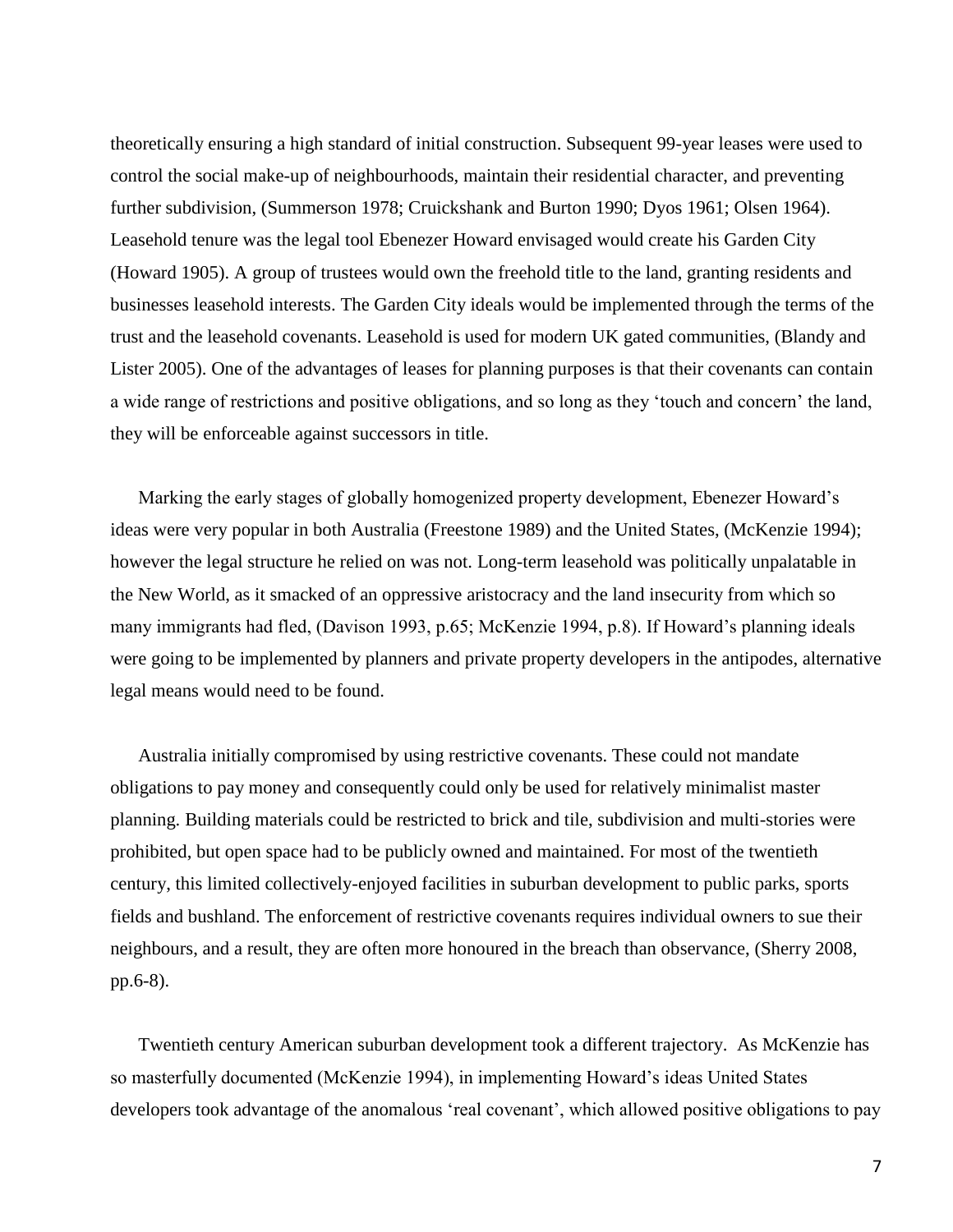money for the upkeep of common facilities to be imposed on successive freehold owners. Real covenants became more effective still when courts accepted that a separate association of owners, which did not necessarily own any land, could collect and administer money on owners' behalf, as well as enforce other covenants.<sup>6</sup> McKenzie describes the modest development of private residential communities in the first half of the twentieth century and their exponential development in the post-WWII building booms. In 1975 there were 20,000 homeowner associations (HOAs) in the United States, (McKenzie 1994, p.107); by 1990, there were 130,000, (Dilger 1991, p.17) and today, there are over 300,000 HOAs, with 60 million residents, (McKenzie 2011, p.2). The rise of HOAs has been described as the single most important change in United States residential property law in the twentieth century, (Alexander 1989, p.5).

Like the United States, Australia experienced successive post-WWII residential building booms, and the time proved right for developers to tackle the problem presented by the prohibition on positive obligations on freehold land. Developers were no longer content to copy an approximation of developments they had seen oversees. They wanted to be able to engage in large-scale construction of apartment buildings, and later, master planned communities with facilities, and to ensure that they were marketed with the freehold title that the Australian population demanded.

Australian developers pressured state governments to enact legislation. The first enactment was the New South Wales *Conveyancing (Strata Titles) Act* 1961 which created freehold titles for apartments, burdened by positive obligations to pay money for the upkeep of the building contained in compulsory statutory levies, as well as the capacity to create further obligations and restrictions on title through developer and owner-written private by-laws. The Act was written by a government committee that was instigated, supervised and *paid* by a consortium of private property developers, (Kondos 1980). New South Wales' strata title legislation was subsequently copied by all other Australian states, as well as multiple overseas jurisdictions, including Malaysia, Jamaica and New Zealand.

The second enactment was the Queensland *Group Titles Act* 1973 which allowed the imposition of positive obligations in the form of levies, and the creation of privately-written by-laws, on low-rise

 $\overline{\phantom{a}}$ 

<sup>6</sup> *Neponsit Property Owners' Association, Inc v Emigrant Industrial Savings Bank* 278 NY 248 (1938).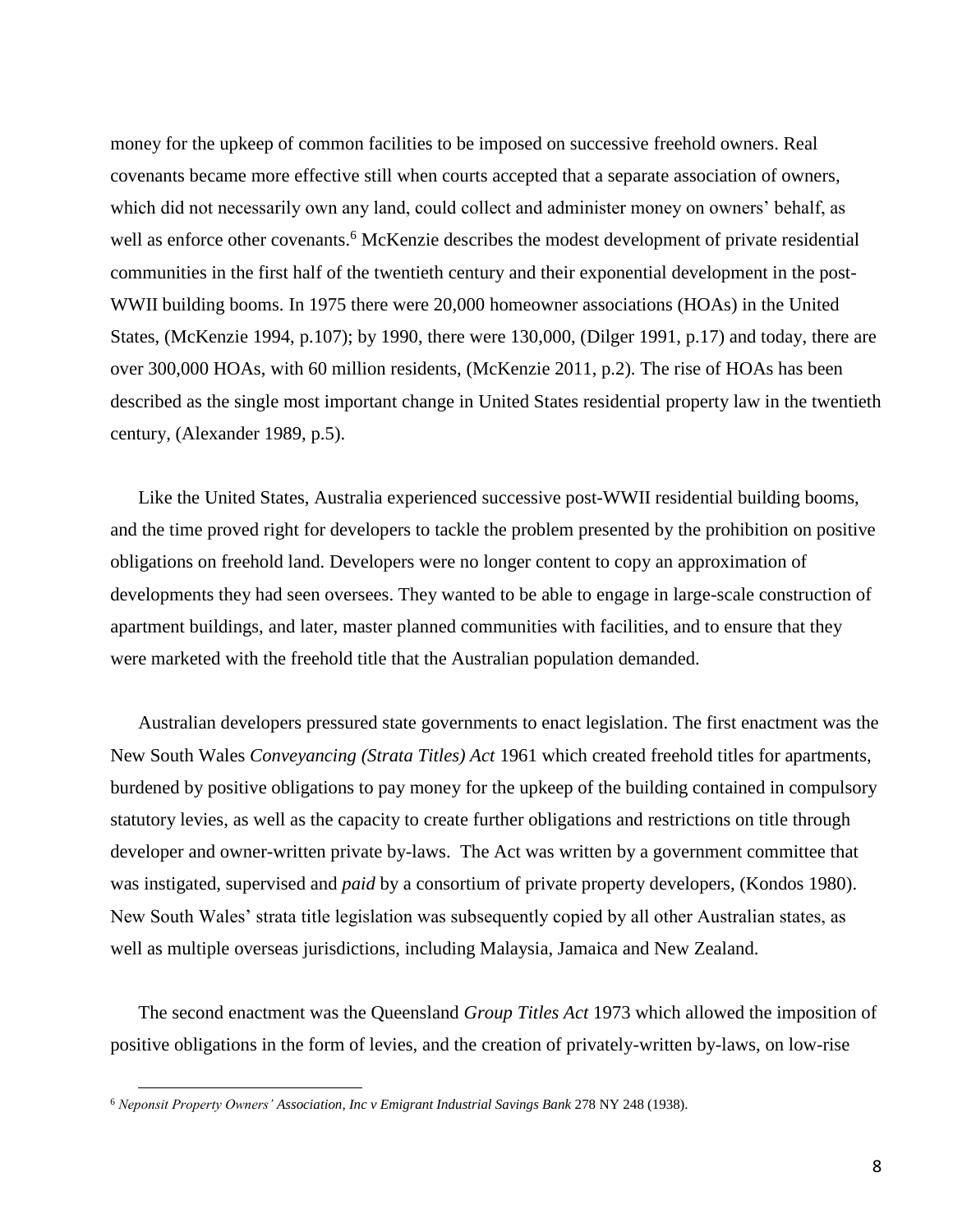master planned estates. During the Parliamentary debates on the Act, the Opposition revealed that the Minister for Justice's Second Reading speech was taken directly from a letter sent to the Queensland Law Commission by the lawyers of one of the state's largest developers, Hooker Centenary, (Sherry 2014). Hooker had been forced to use a complicated company title and easement structure for the initial cul-de-sac or 'court' subdivisions in their Brisbane Centenary Estates project to overcome the limitations in Queensland covenant law. The developer suggested the pressing need for legislation to change this state of affairs and the Government obliged. All other states eventually followed suit, with 'community' or extended strata title legislation that facilitated the replication of US-style HOAs in Australian cities.

The problem with the legislative avoidance of the prohibition of positive obligations on freehold land is that it was done with insufficient appreciation of the social, economic and political rationale for the rule, (Sherry 2013). Compelling freehold owners to pay for the maintenance of a shared lift, car park or roof is perfectly reasonable. However, the legal mechanism that permits this (statutory levies), as well as the existence of a separate body corporate which can be bound to contracts by a developer, allow developers to compel freehold owners to pay for gyms, well-being centres, transport infrastructure, sewerage, parks, bushland, educational facilities, roads, management services and tourist infrastructure. This not only benefits developers who can market these facilities as 'exclusive', but local and state governments, who not only avoid initial infrastructure costs, but most costs in perpetuity. Infrastructure has become private property which is the sole responsibility of the private home owners. Further, while it might be reasonable to regulate how residents use a shared park or road, the legal mechanism that permits this (privately-created by-laws), also permits rules that ban pets, determine paint colours, outside furniture, plant type, children's play, vehicle ownership, personal dress and behavior.

The avoidance of the traditional prohibition on positive obligations on freehold land, (judicially achieved in the United States and legislatively achieved in Australia), caused a shift in the morality and arguably, legitimacy of modern property law. Ownership of land no longer entails the freedom that post-feudal property law strove so hard to create. In high rise buildings and master planned estates, ownership of land enmeshes people in complex webs of personal and financial obligation. Owning an apartment, or house in a master planned estate, might effectively bind a purchaser to a long-term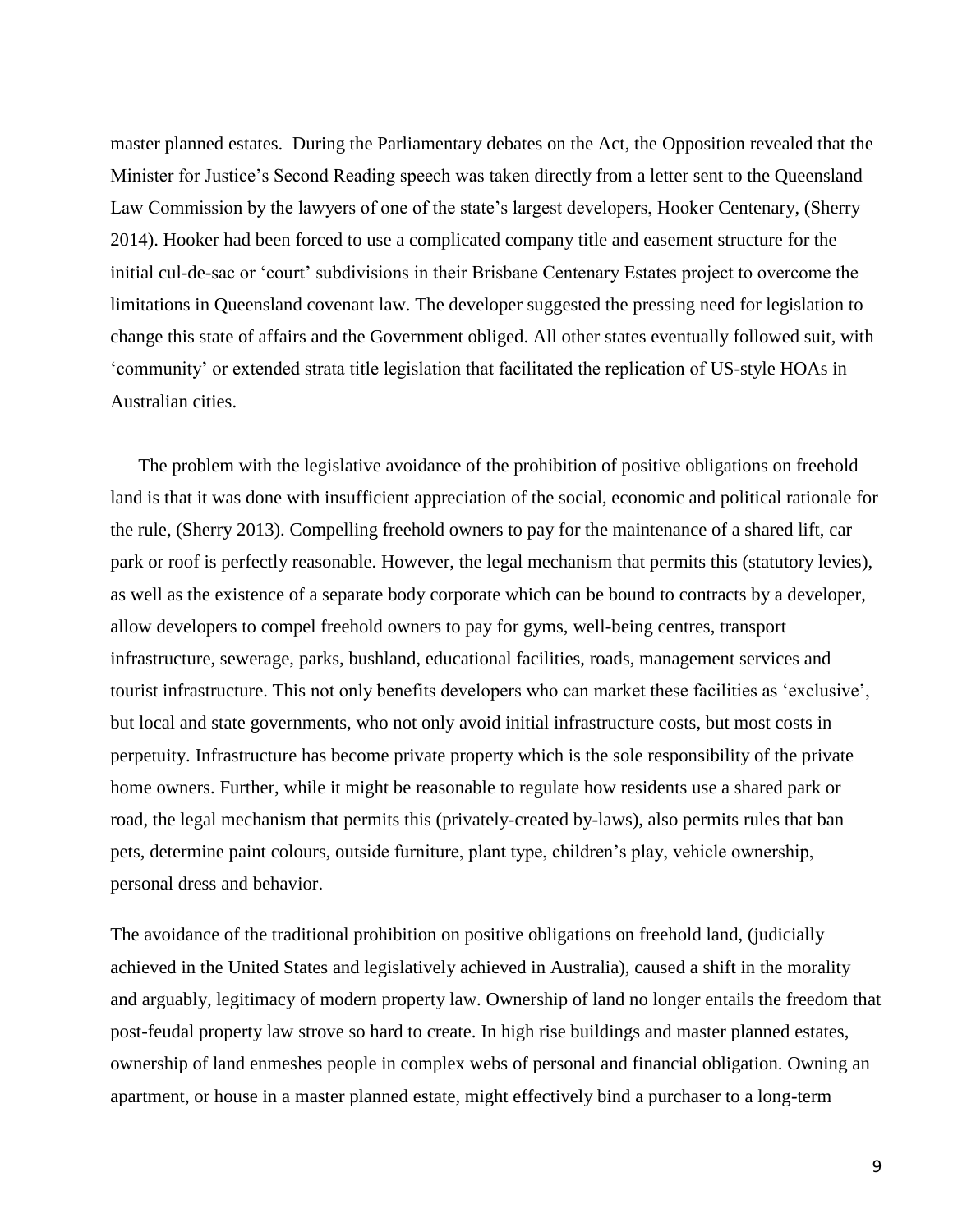management contract with a company with whom they have never negotiated and whose services they no longer need or desire, (Blandy et al). Land that was for centuries minimally regulated – public space and private homes – is now subject to detailed rules and restrictions. This is not regulation created by governments controlled by the traditional limits on power crafted by constitutional and administrative law; it is regulation written by private citizens, either developers or homeowners, on whom limited (McKenzie 1994, pp.122-149) or negligible (Sherry 2013) restraints have been placed. It should not be a surprise that these developments, their complex contracts and property rights, are the frequent subject of litigation and dispute.

### **Conclusion**

Property law is notoriously technical. This is not so professors can torture students with arcane doctrines or so lawyers can charge clients exorbitant fees. Property law is complex because it is performing the extraordinarily difficult but essential task of regulating multiple people's access to the limited resource that is land. We all have to be present on a piece of land at all times and we can't all stand in the same space. When property law grants rights to one person, it inevitably takes them away from another. Further, property law does not grant rights to a single person, it typically grants rights to all citizens, who in exercising multiple property rights, create social, political and economic systems. As a result, we need to be attentive to the consequences of exercising property rights, particularly newly created rights.

High rise developments and master planned communities with mandatory levies, private governing bodies and private by-laws all create complex property rights that have traditionally been prohibited in post-feudal property law for sound reasons. Now, when purchasers buy into many modern developments, they are not acquiring a freehold title that will allow them extensive personal freedom, subject only to public law. They are acquiring a title, (typically still freehold), that will necessarily require them to pay for maintenance, and necessarily place some restrictions on their use of common property. However, they are also likely to be acquiring a title that will compel them to pay for a range of optional facilities and services provided by the developer to increase sales, as well as subjecting them to a battery of rules that will penetrate into their home and private lives. The conclusion of the paper is in acceding to developers' demands for the law to help them to build the complex developments they wish to market, we have inadvertently created a 'modern variation of feudal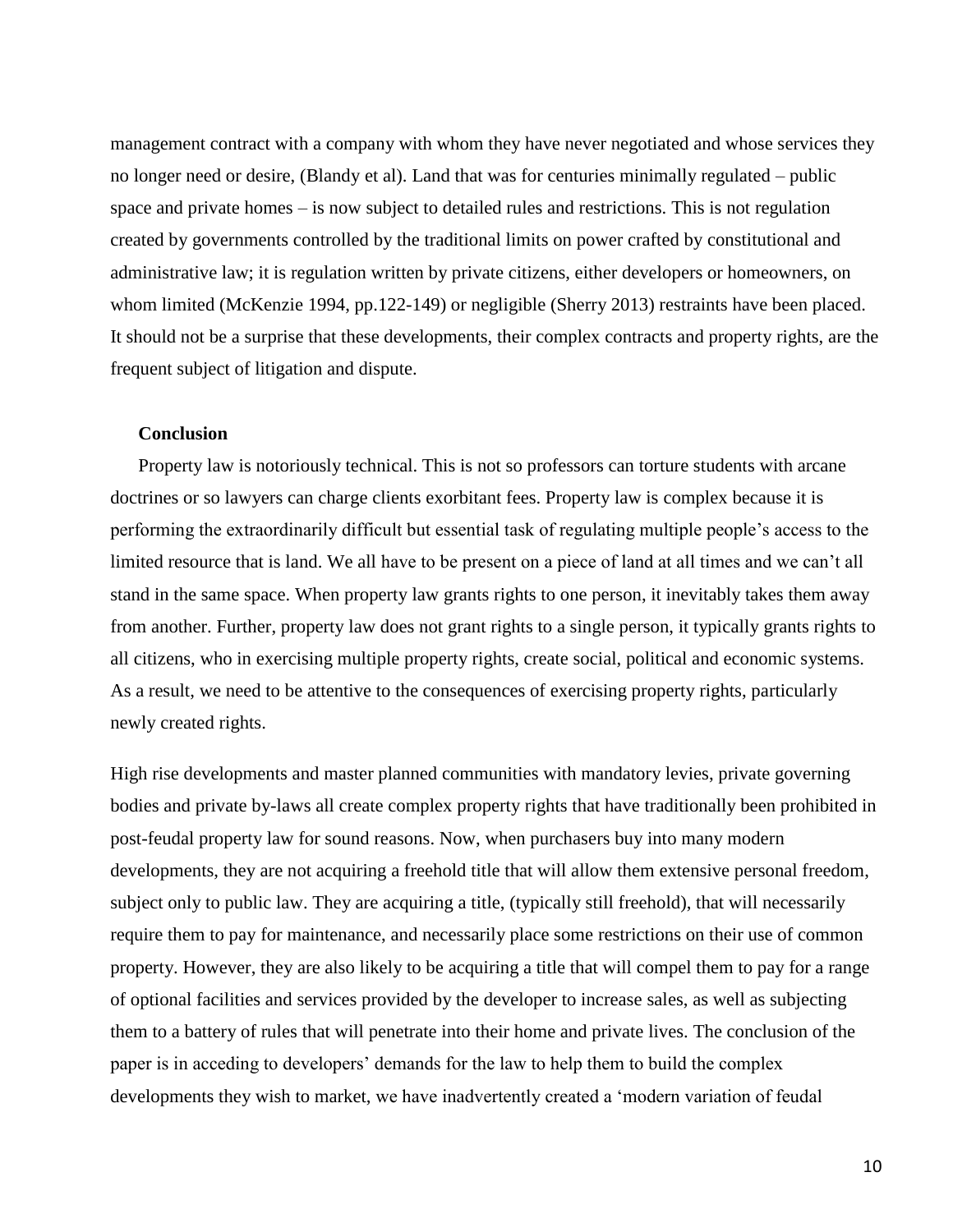serfdom', (Reichman 1981, p.1233). Ownership of some land now creates complex webs of obligations and restrictions in relation to people's finances and private lives, which in turn cause dispute.

### **References**

ABS (Australian Bureau of Statistics) 2010, *Australian Year Book 2009-10*, cat.no.1301.0, ABS, Canberra.

Alexander, G.S. (1989). Dilemmas of Group Autonomy: Residential Associations and Community, *Cornell Law Review*, vol.75, pp.1-61.

Alexander, G.S, Penalver, E.M, Singer, J.W. and Underkuffler, L.S. (2008). A Statement of Progressive Property, *Cornell Law Review* 94(4), pp.743-44.

Blandy S, Dupuis A & Dixon J. (2010) Multi-owned Housing: Law, Power and Practice. Ashgate Publishing: Aldershot.

Blandy S & Lister D (2005) Gated communities: (Ne) Gating community development? *Housing Studies*, 20(2), pp.287-301

Brown, J. (2013) English Commonhold: A Failed Experiment? 3(2) *Property Law* Review, pp.85- 98.

Clarke, D.N. (1995). Commonhold – A Prospect of Promise *Modern Law Review*, 58(4), pp.486- 504.

Cruickshank, D. and Burton, N. (1990). *Life in the Georgian City*. Viking: New York.

Dagan, H. (2008). The Limited Autonomy of Private Law *American Journal of Comparative Law*, 56(3), pp.809-834.

Davison, G. (1993) The Past and Future of the Australian Suburb *Australian Planner*, 31(2), pp.63- 69.

Dilger, R. (1991) Residential Community Associations: Issues, Impacts, and Relevance for Local Government *State and Local Government Review*, 23(1), pp.17-23.

Dyos, H.J. (1961) Victorian Suburb: A Study of the Growth of Camberwell. Leicester University Press: Leicester.

Epstein, R.A. (1981) Notice and Freedom of Contract in the Law of Servitudes, *Southern California Law Review*, 55(6), pp.1353-1368.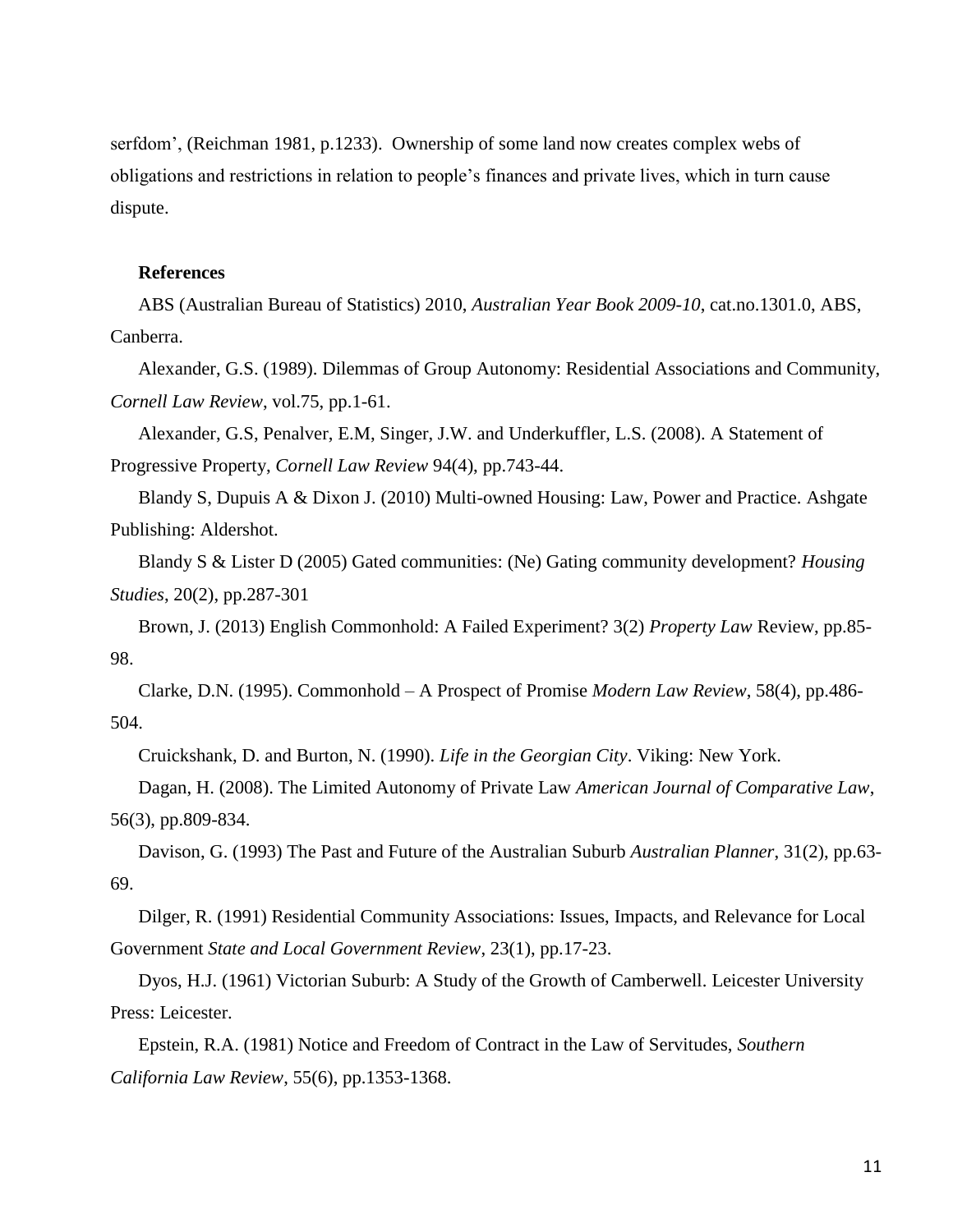Freestone, Robert. (1989) Model Communities: The Garden City Movement in Australia.

Thomson Nelson: Melbourne.

Heller, M.A. (2008). The Boundaries of Private Property, *Yale Law Journal*, 108(6), pp.1163-1224 Howard, E. (1902) *Garden Cities of To-morrow*. Swan Sonnenshein: London.

Kondos, A. (1980) The Hidden Faces of Power: A Sociological Analysis of Housing Legislation in Australia In Tomasic, R. (Ed.), *Legislation and Society in Australia*, Unwin Hyman: Sydney.

Kozol, J (2005). *The Shame of the Nation: The Restoration of Apartheid Schooling in America.* Crown Publishers: New York.

Kushner, J.A. (1979). Apartheid in America: An Historical and Legal Analysis of Contemporary Racial Residential Segregation in the United States, *Howard Law Journal*, 22(4), pp.547-686

Merrill, T.W. and Smith, H.E. (2000) Optimal Standardization in the Law of Property: The Numerus Clausus Principle, *Yale Law Journal*, 110(1), pp.1-70.

Merrill, T.W. and Smith, H.E. (2007) The Morality of Property, *William & Mary Law* Review, 48(5), pp.1849-1896.

McKenzie, E. (1994) *Privatopia: Homeowner Associations and the Rise of Residential Private Government*. Yale University Press: New Haven.

McKenzie, E. (2011) *Beyond Privatopia: Rethinking Residential Private Government*. Urban Institute Press: Washington DC.

Olsen, D.J. (1964). *Town Planning in London: The Eighteenth and Nineteenth Centuries*. Yale University Press: New Haven.

Reichman, U. (1981) Toward a Unified Concept of Servitudes, *Southern California Law Review*, 55(6), pp.1177-1260.

Rose, C.M. (2007) The Moral Subject of Property, *William and Mary Law Review*, 48(6), pp.1897- 1926.

Sherry, C. (2008) The Legal Fundamentals of High-Rise Buildings and Master Planned Estates: Ownership, Governance and Living in Multi-owned Housing with a Case Study on Children's Play, *Australian Property Law Journal,* 16(1), pp.1-23.

Sherry, C. (2013) Lessons in Personal Freedom and Functional Land Markets: What Strata and Community Title Can Learn From Traditional Doctrines of Property, *University of New South Wales Law Journal*, 36(1), pp.280-315.